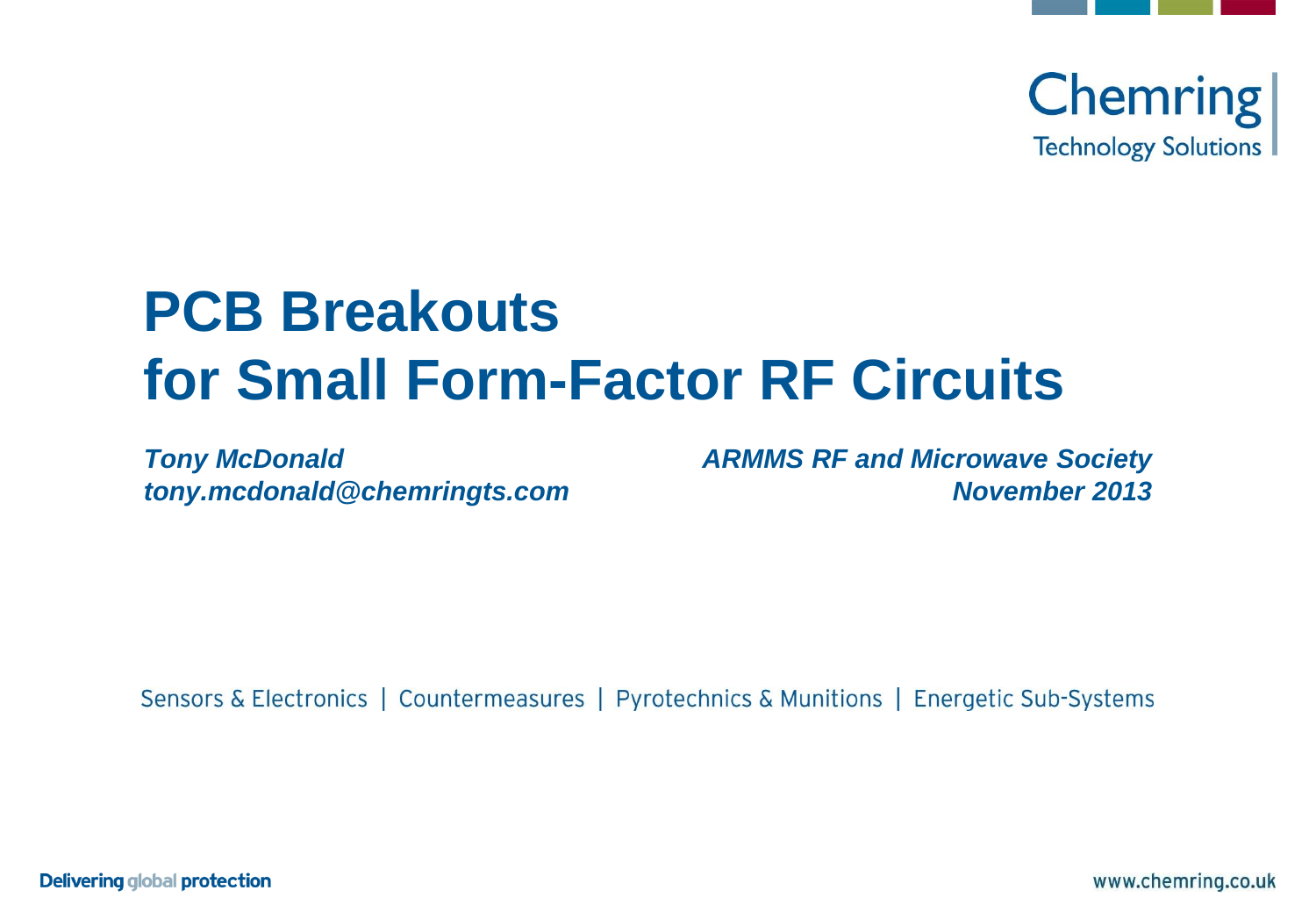### **Typical PCB Breakout Usage**

- Bare PCB has multiple circuits, stepped and repeated within a panel
- Whole panel assembled with SMT process and circuits broken out prior to use

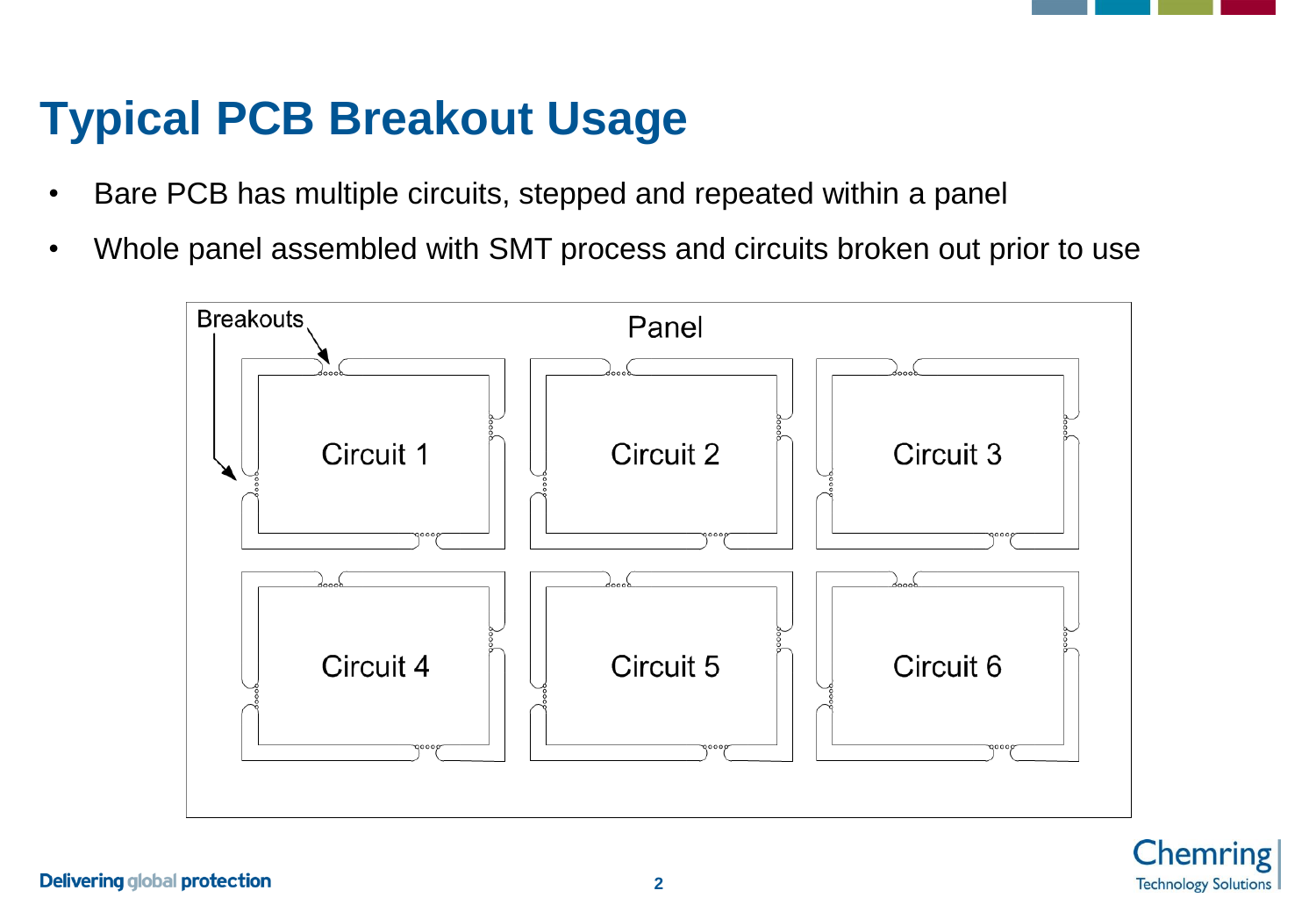### **Tracking over the Breakout**

- If the breakouts are drilled and not scored, it is possible to route tracks over them
- Still step and repeat, with some additional router cuts and drilling
- Standard PCB production process
- Assemble as normal
- Break each circuit out of the panel after assembly
- Sub-circuits can be left in situ and broken out when required for deployment
- Thin tracks over the breakout are designed to break automatically



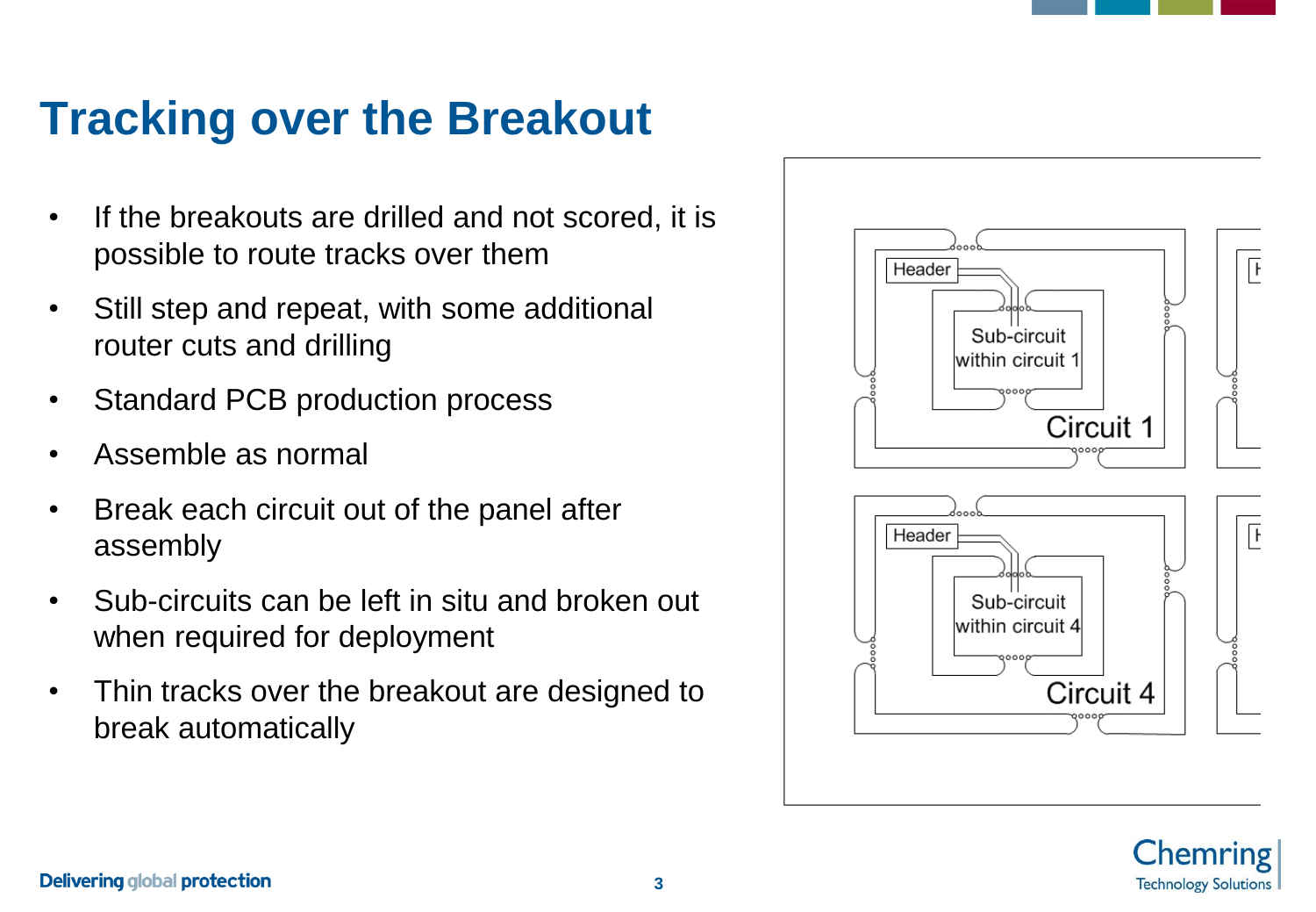### **PCB Breakout Example**

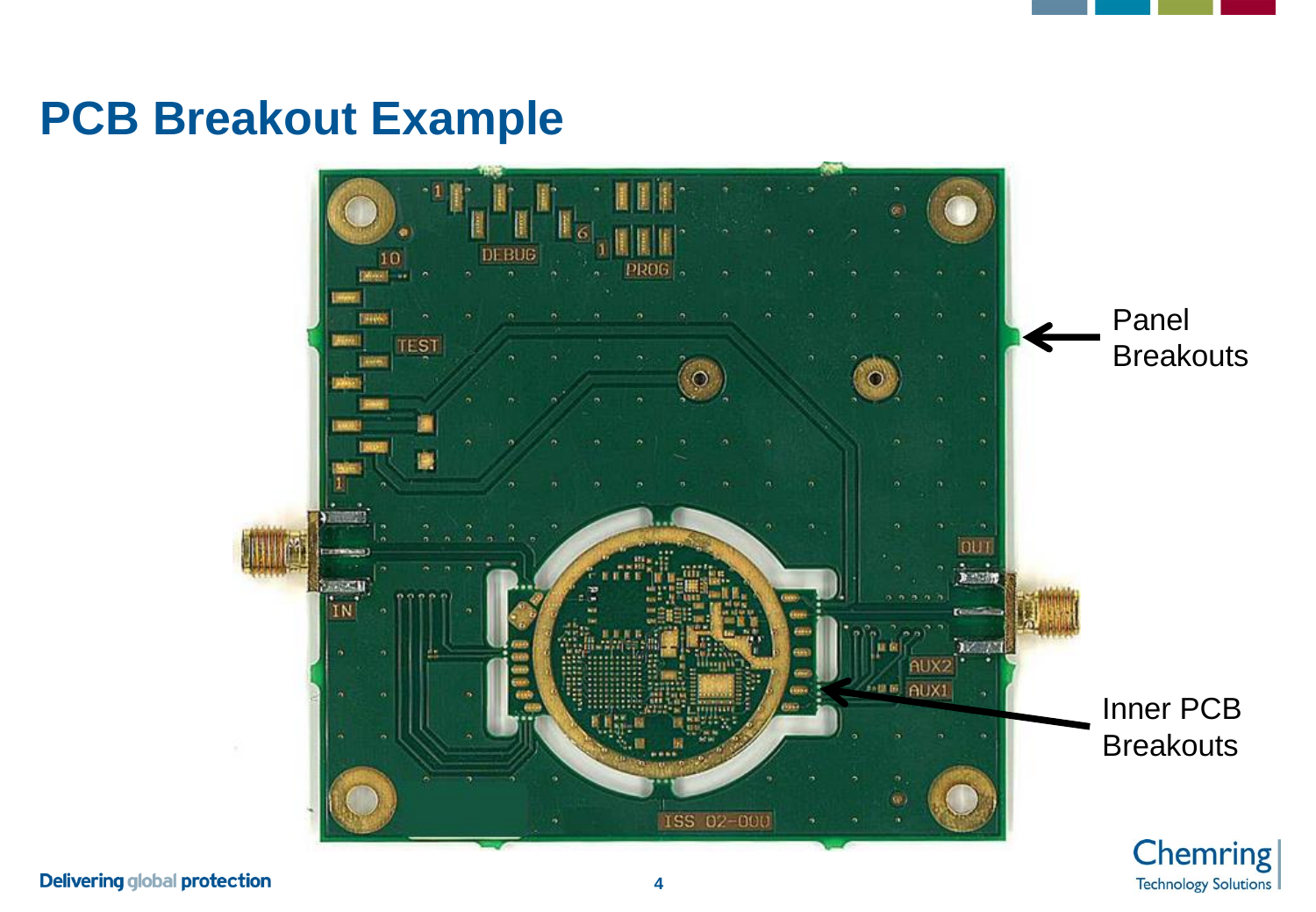# **Advantages and Applications of the Technique**

- Reduce circuit size without compromising
	- Programmability
	- Testability
	- Functionality
- Reduce design risk
	- Often there is a proof of concept PCB version, then a size reduced version
	- Use 1 PCB iteration to do both at the same time
	- Large reduction in design cycle time for small increase in PCB layout effort
- Applications
	- Early use at Chemring Technology Solutions (Roke) in development work for Siemens Mobile Phones, circa 2001
	- Currently applied to a variety of projects, mostly small and low power RF circuits with specific constraints on size of the final PCB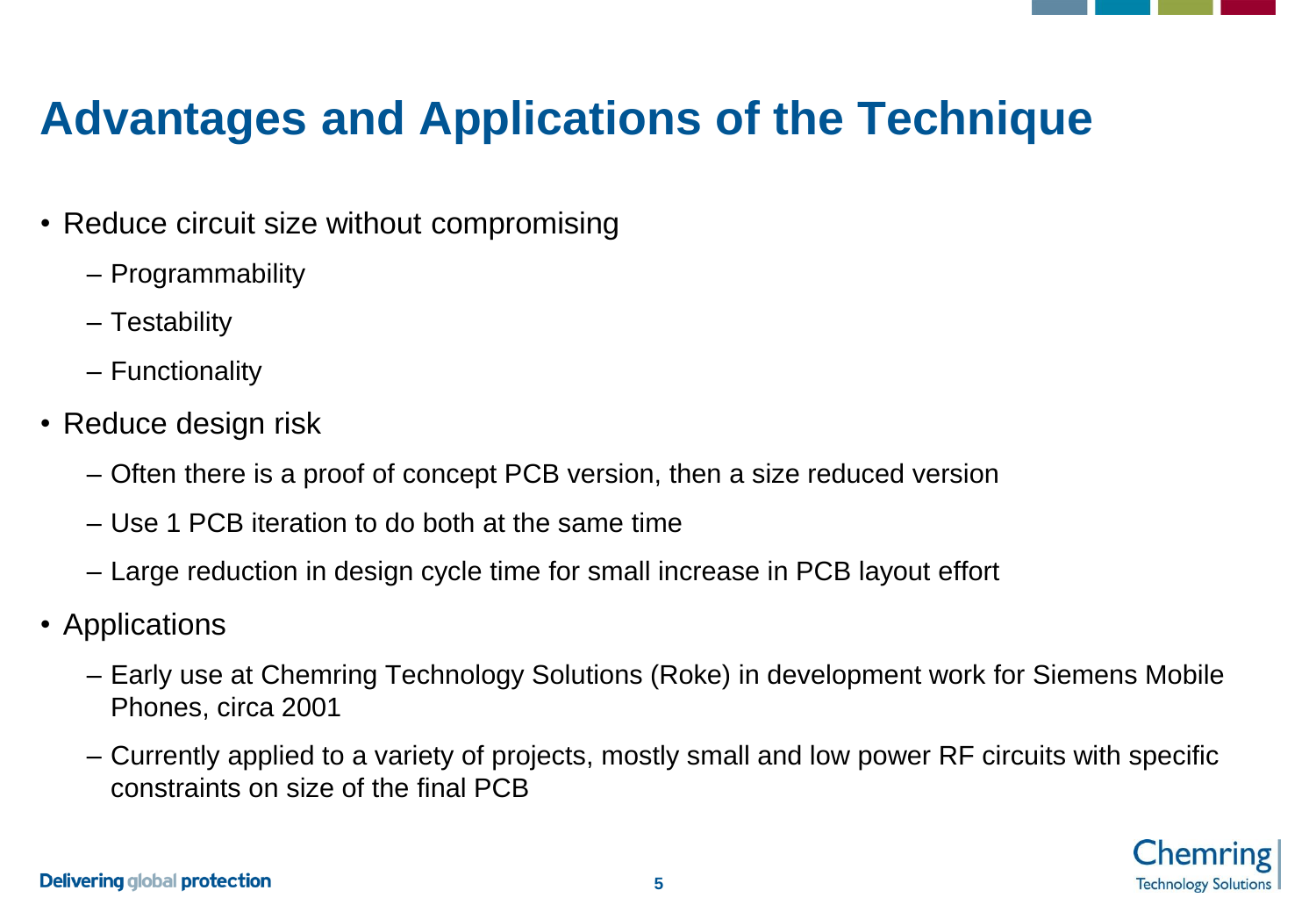# **Programming and Debug**

- Concept with motherboard and smaller breakout PCB containing programmable device e.g. microcontroller or FPGA
- Implement 0.1" headers on motherboard
- Use to program devices and for access to serial debug port
- Can implement level shift or USB interface on motherboard if necessary
- Breakout PCB can have pads to allow reprogramming after breaking out, using connecting wires or a bed of nails jig





Programming pads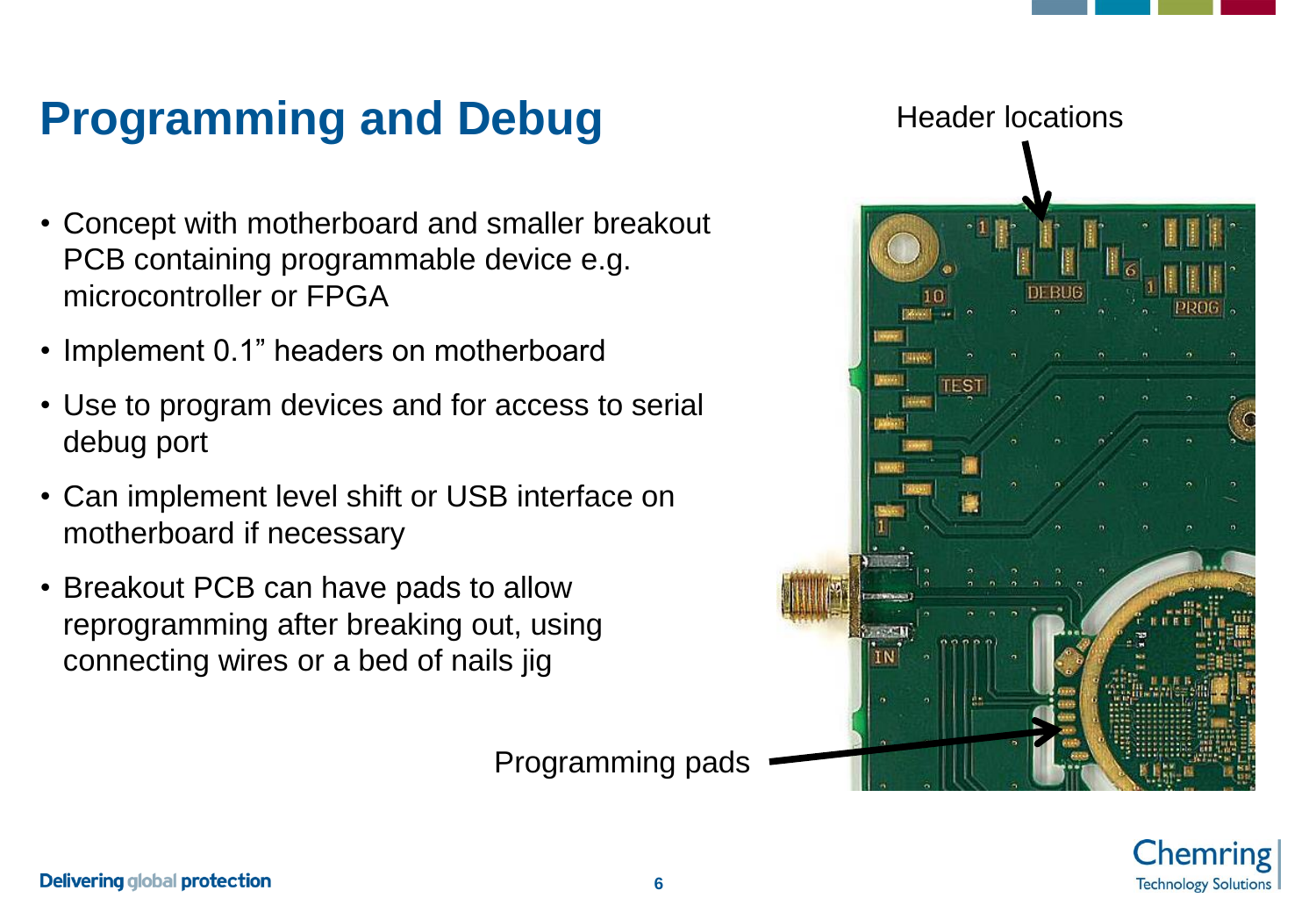### **Functionality, Test and Verification**

- Increasing use of chip scale packages and BGAs to reduce size
- However larger packages sometimes chosen to improve testability
- Conflicting requirements result in compromise and less functionality for a given PCB area
- Use breakout PCB to implement final size solution, with smallest device packages available. Hidden nodes e.g. under BGA can be tracked to the breakout.
- Bring out any other nodes required for test and some GPIO signals
- Add switches and LEDs to the motherboard to speed up testing no separate jig!
- Battery holder can be included on motherboard, or a DC connector and regulators
- Space to fit SMA RF connectors without impact on size of breakout PCB
- Can do RF tests without specialised probes e.g. RX sensitivity, TX output power
- Use additional RF test nodes to optimise sub-circuits e.g. RF stripline filters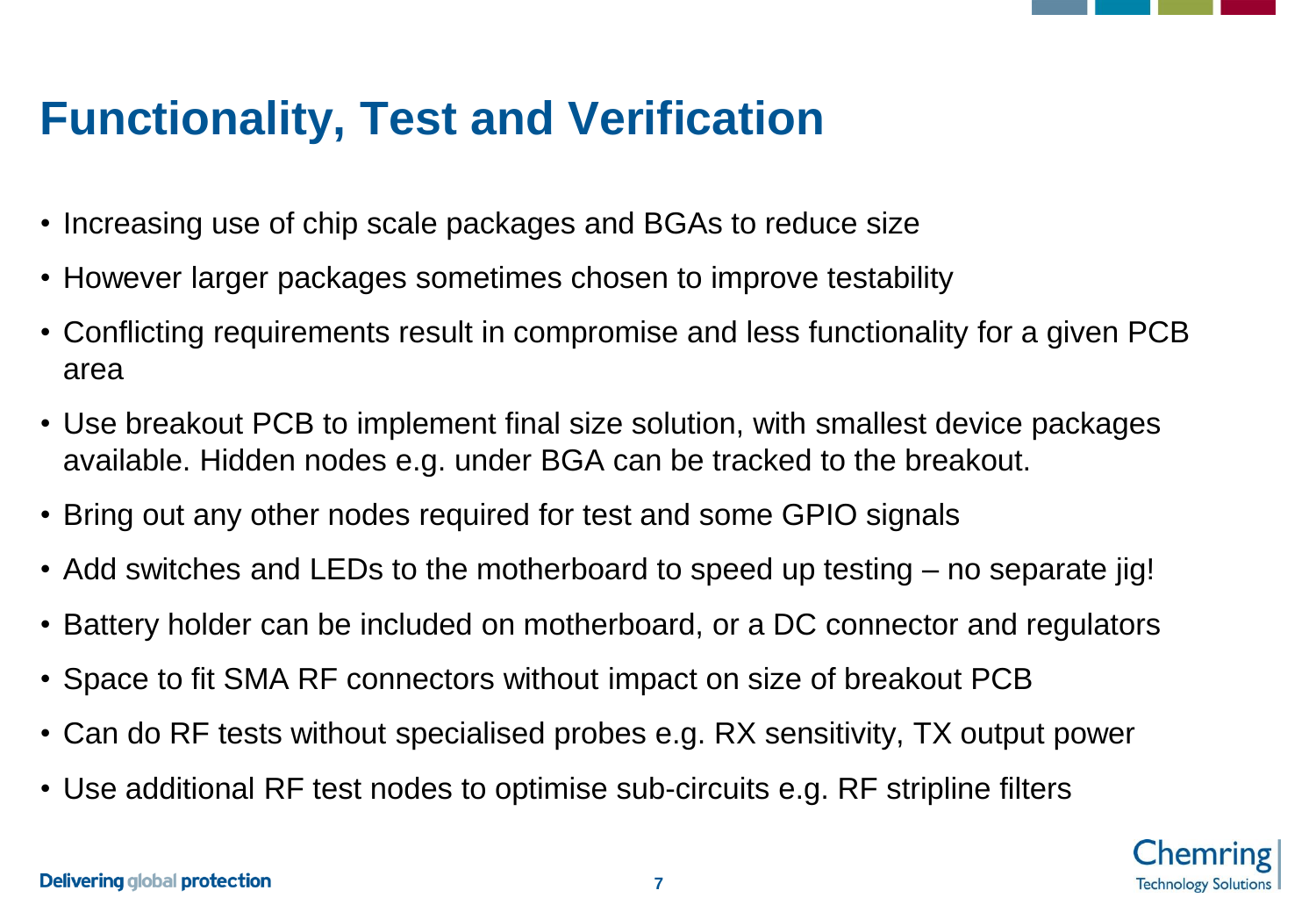### **Design Rules**

- Best practice is to keep to surface layers to allow inspection after breaking out
- Possible to use internal layer if there is sufficient separation
- Best practice design rules have been developed over a number of projects
- Suitable for signals, power and RF up to 2GHz with care
- Sometimes there are issues with DRC in the CAD tool but these can be overcome
- PCBs made at ACB, Express and Graphic
- Hundreds of PCBs have been produced, and many have been deployed





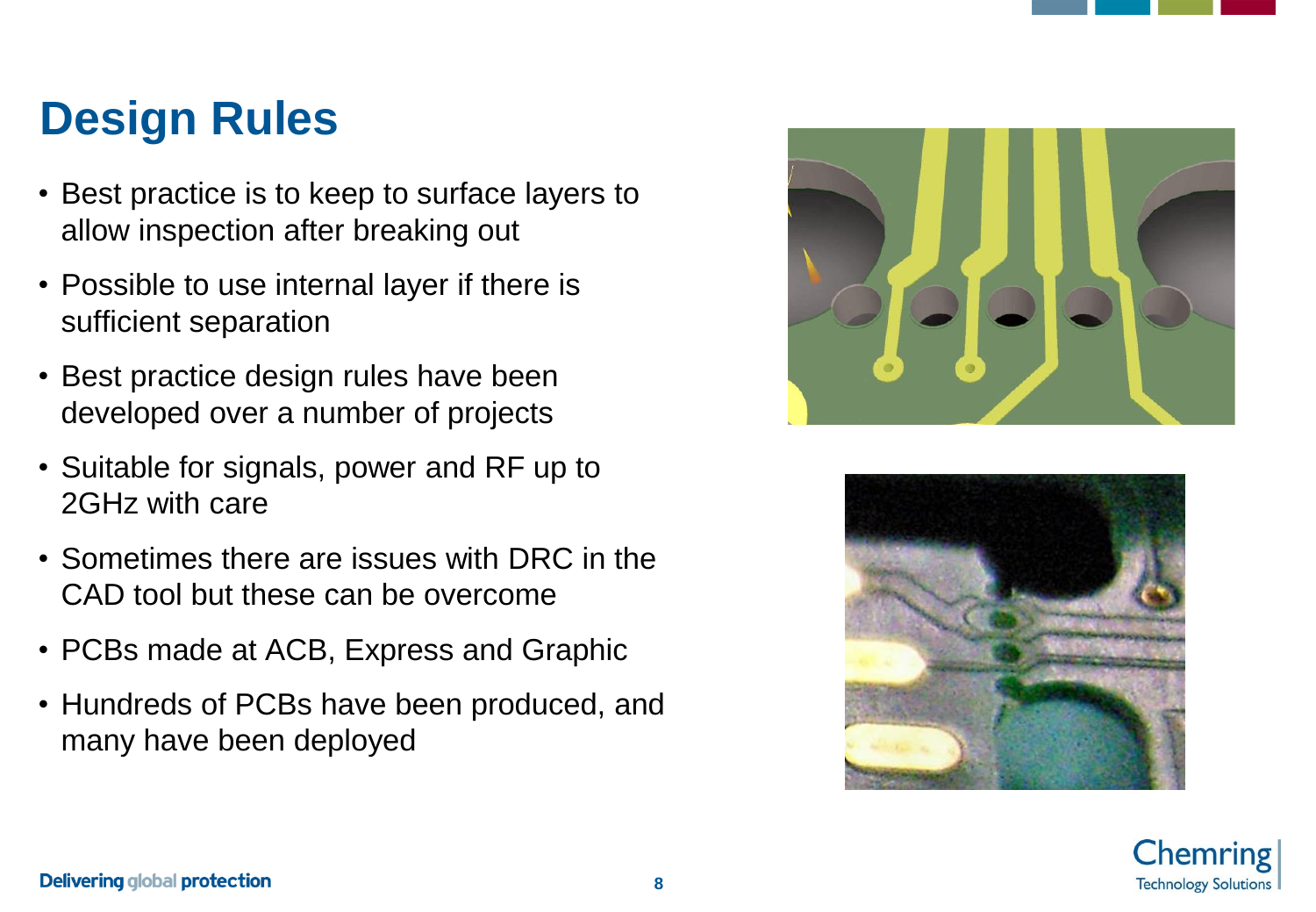### **Design Rules**



MOTHERBOARD SIDE

BREAKOUT PCB SIDE

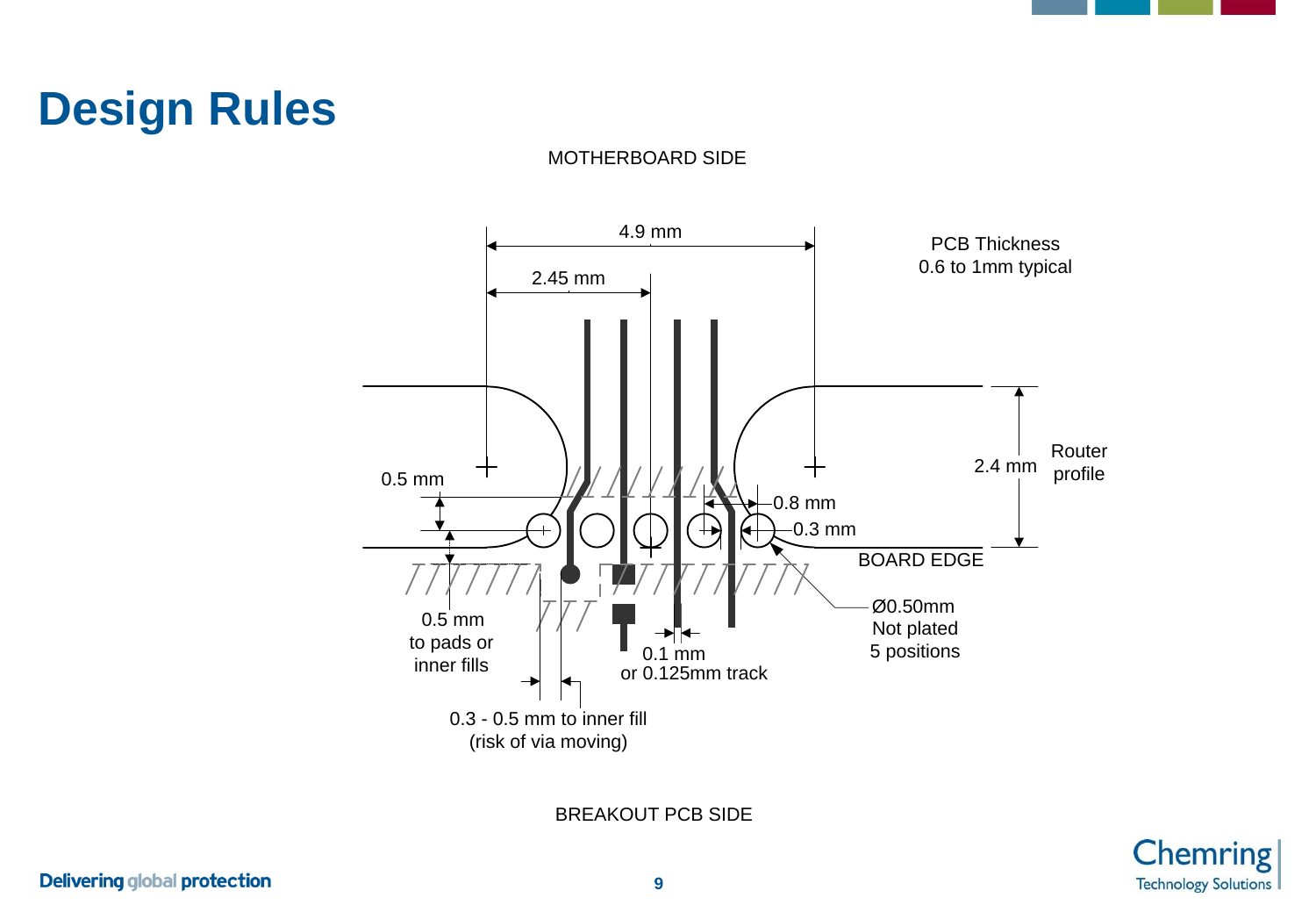### **Signal and Power Tracking Example**





**Delivering global protection**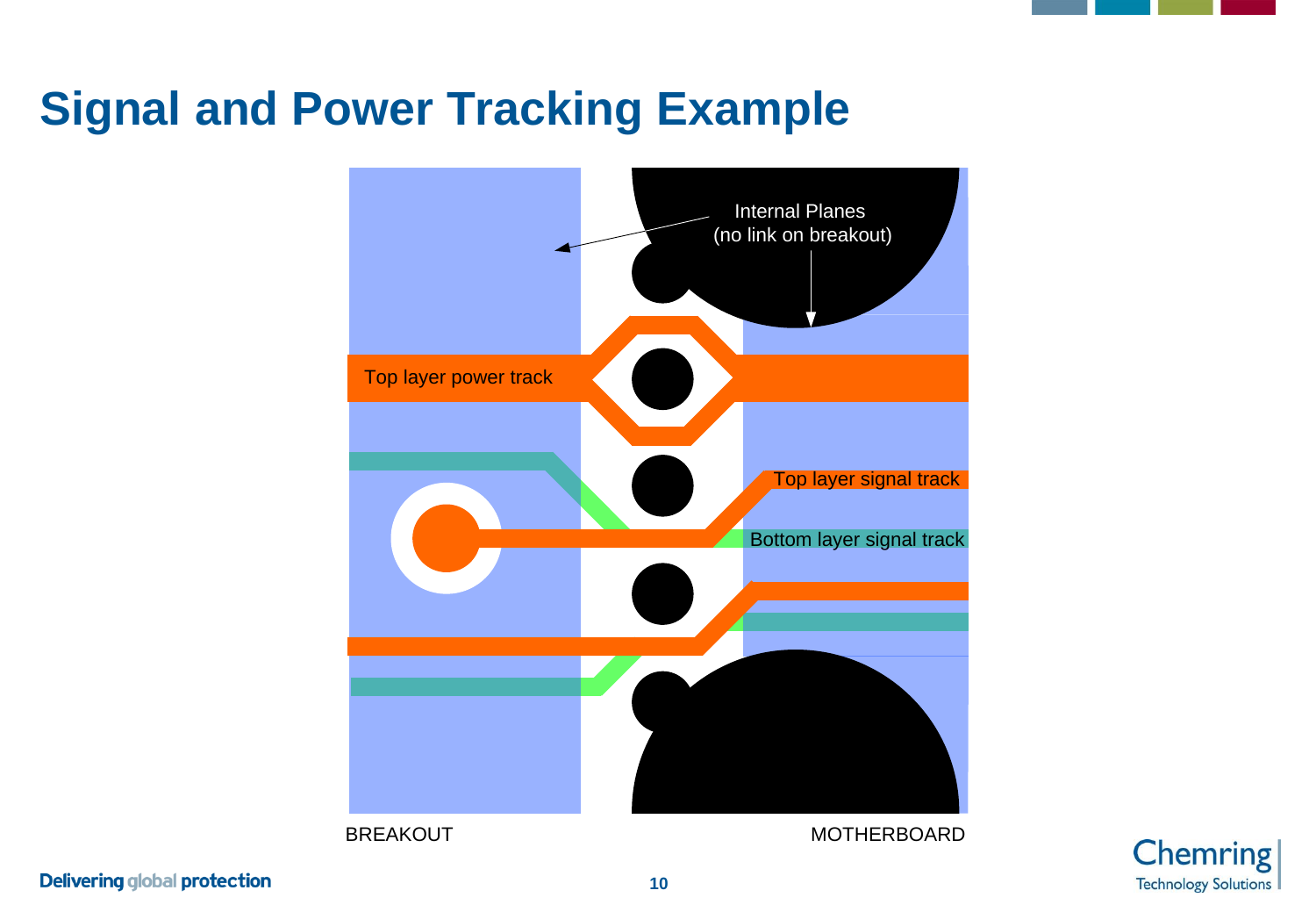### **RF Tracking Example**





**Delivering global protection**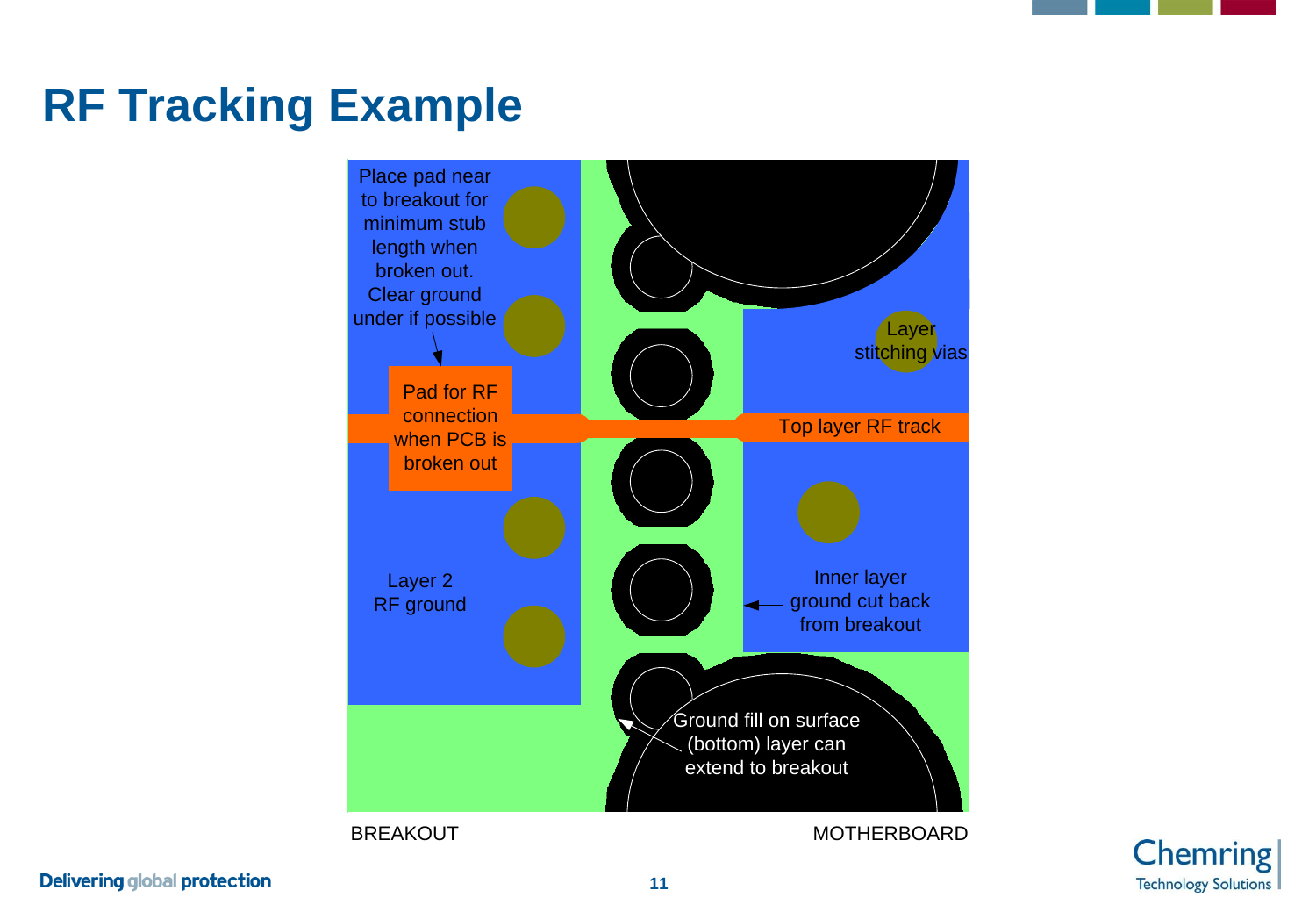### **Input Track Measurement**



### Return Loss



### Insertion Loss



### **Chemring Technology Solutions**

### **Delivering global protection**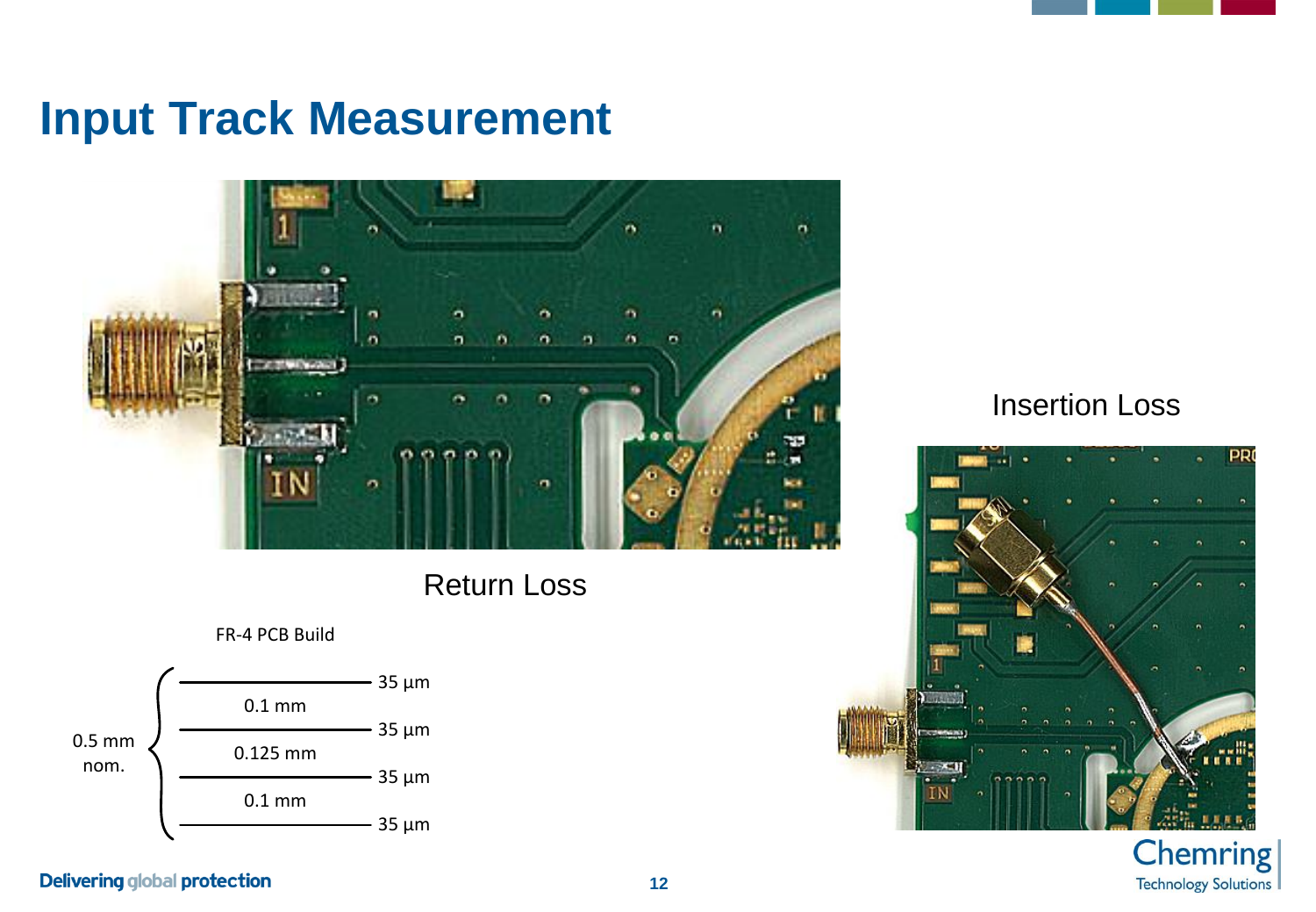# **Input Track – Microwave Office Simulation Schematic**



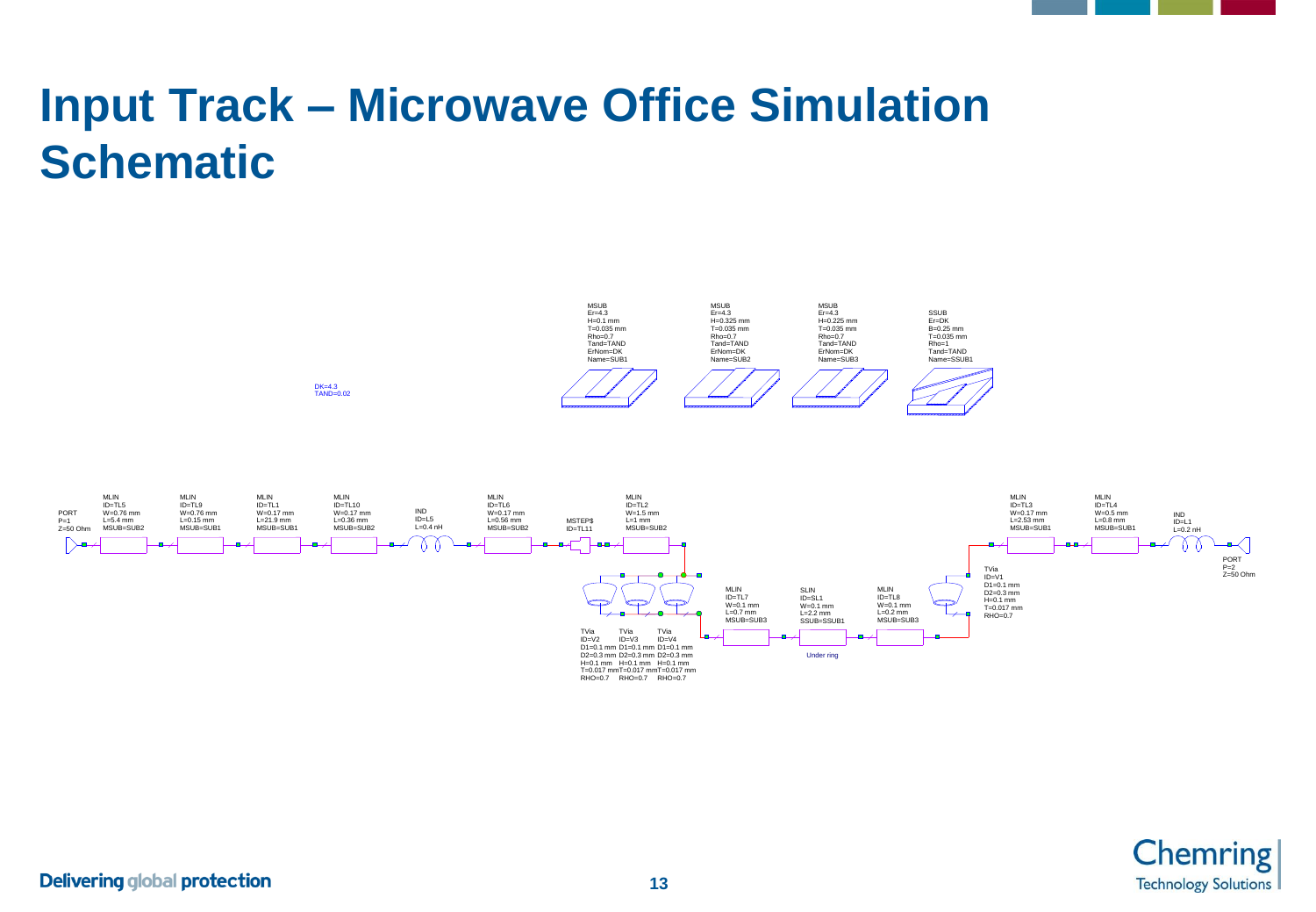### **Input Track Measured and Simulated Return Loss**

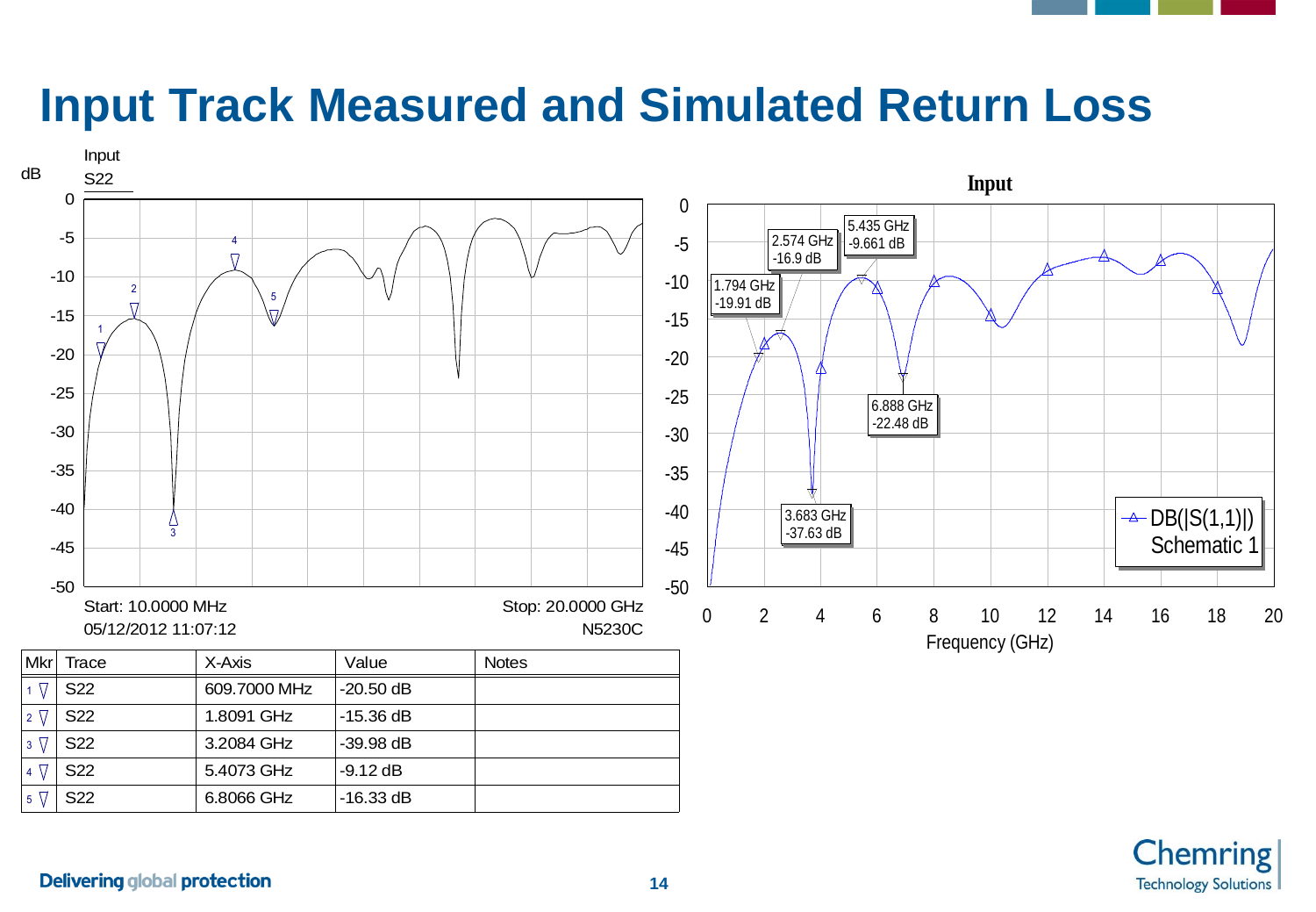### **Input Track Measured and Simulated Insertion Loss**



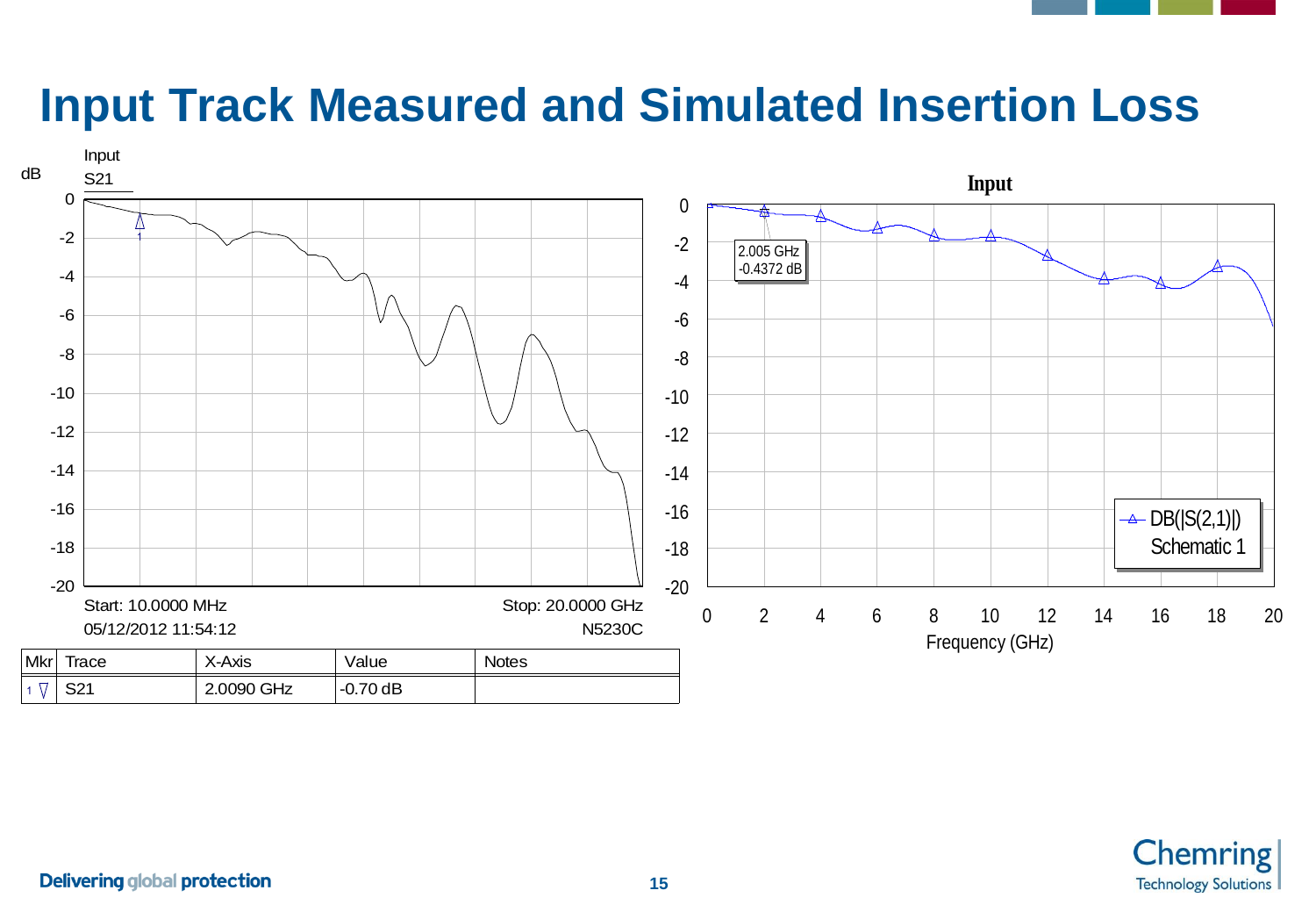### **Output Track Measurement**



Return Loss

### Insertion Loss



**Technology Solutions**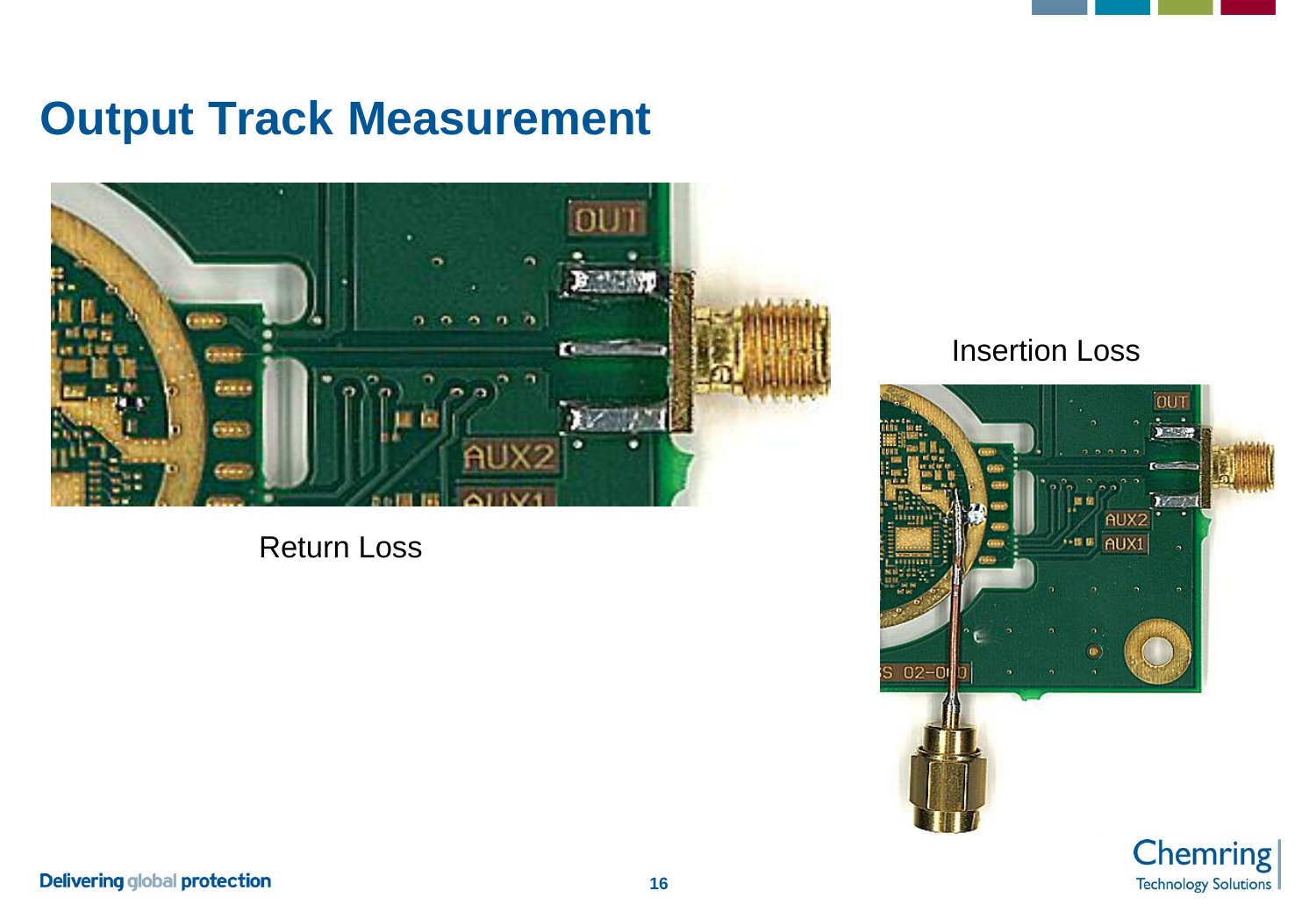### **Output Track – Microwave Office Simulation Schematic**



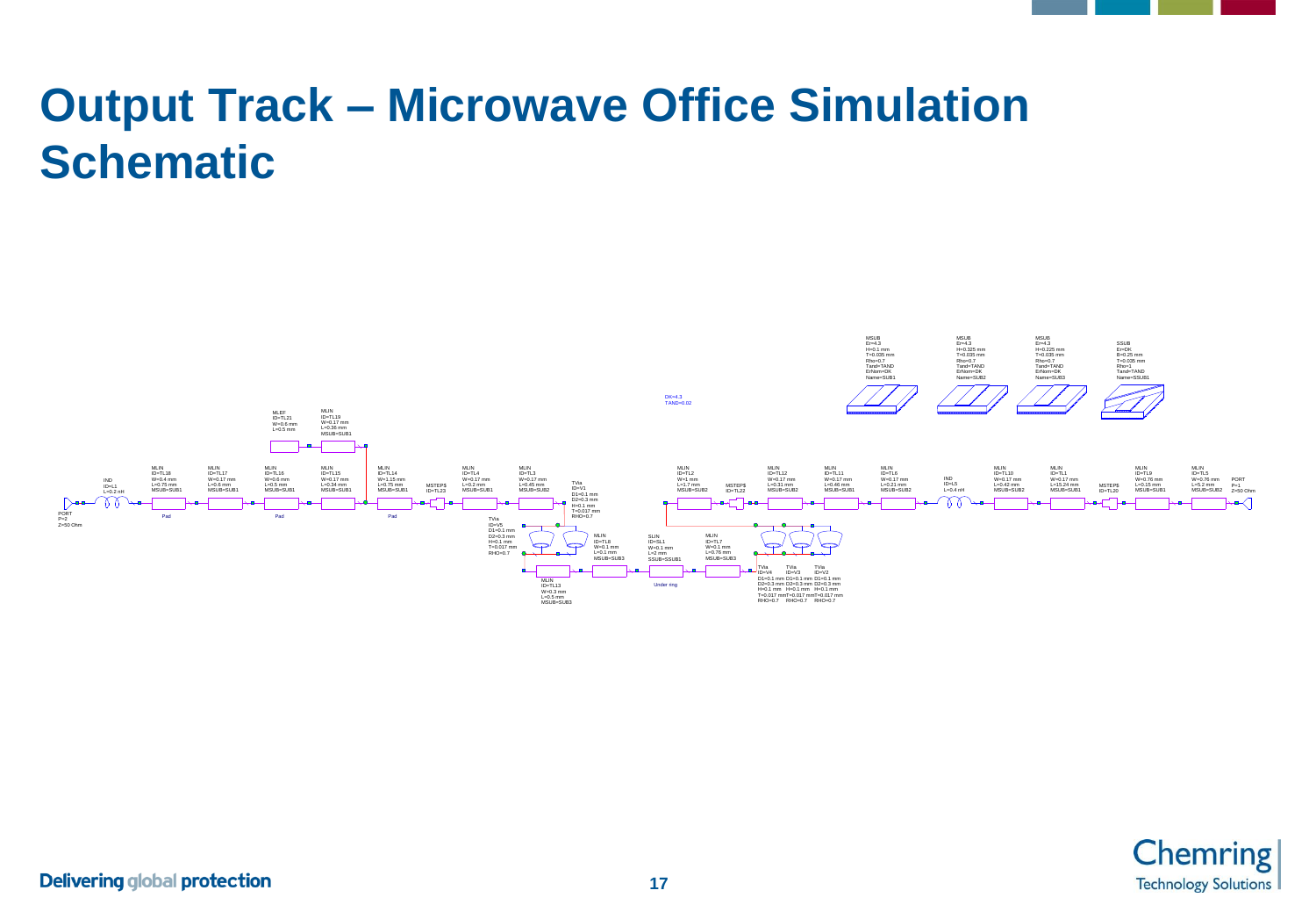### **Output Track Measured and Simulated Return Loss**



**Chemring** 

**Technology Solutions**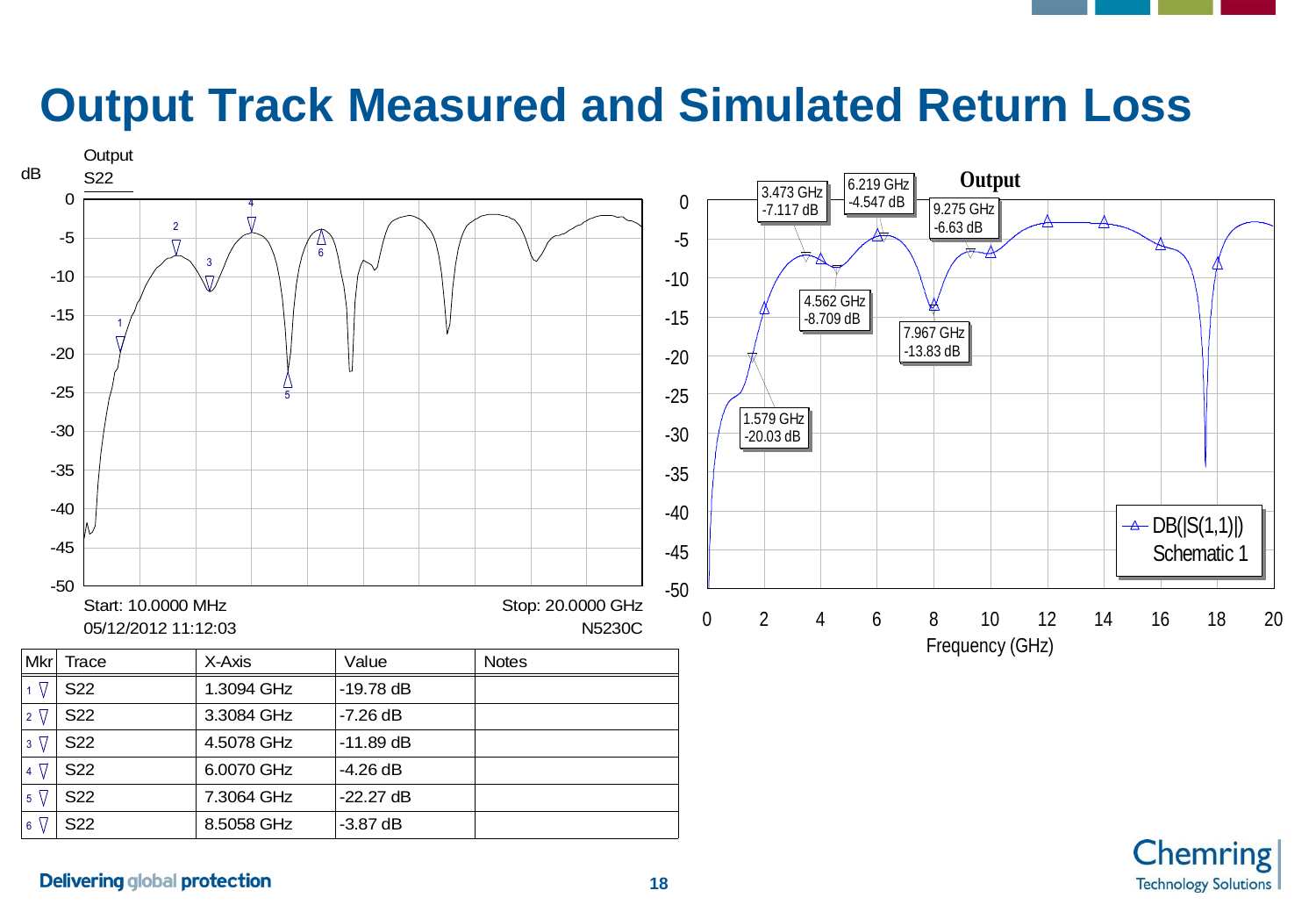### **Output Track Measured and Simulated Insertion Loss**



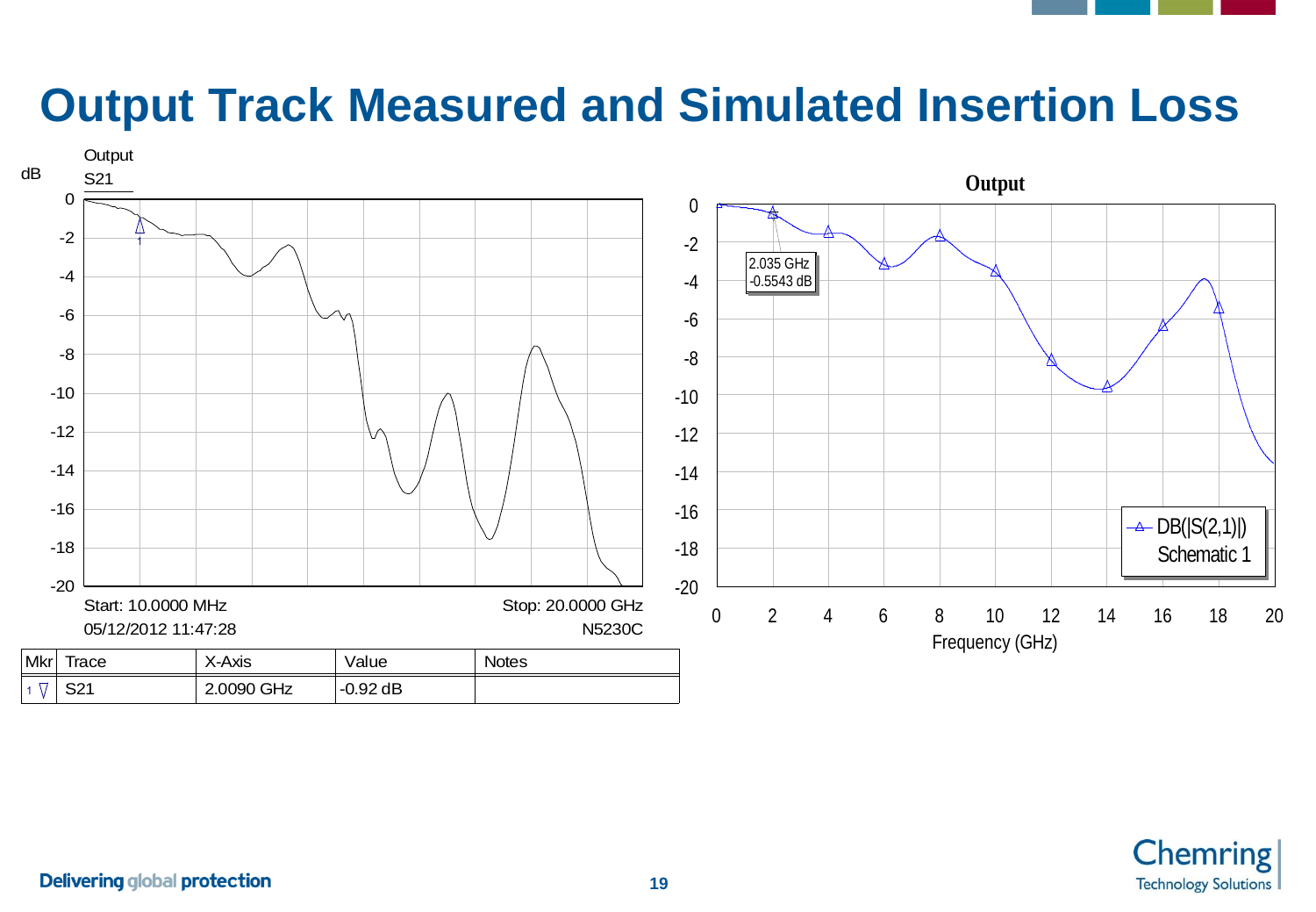### **PCB Breakout Conclusions**

- Size reduction without the risk
- Reduce number of PCB design iterations
- Same PCB is both testable, programmable and deployable
- Wide applicability for digital and RF circuits
- Easily implemented up to 2GHz
- Use at higher frequencies is possible but simulation is recommended
- Keep to the tried and tested design rules and dimensions suggested